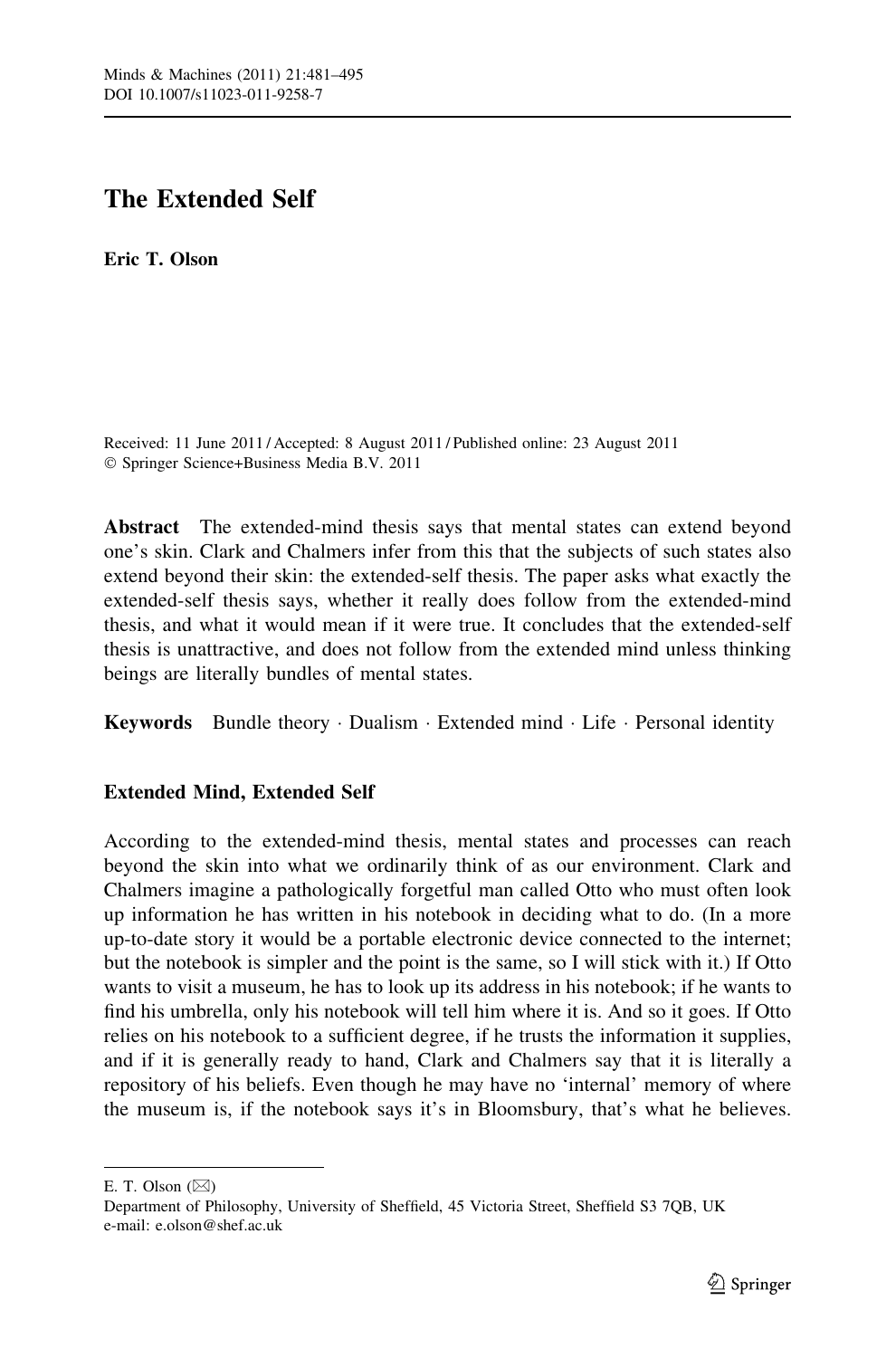His belief is not merely that the museum is wherever the notebook says it is, but that it's in Bloomsbury.

Clark and Chalmers go on to say that the extended mind entails what they call the 'extended self'–that the beings that are in such mental states also extend beyond their skin:

Does the extended mind imply an extended self? It seems so….The information in Otto's notebook, for example, is a central part of his identity as a cognitive agent. What this comes to is that Otto himself is best regarded as an extended system, a coupling of biological organism and external resources. To consistently resist this conclusion, we would have to shrink the self into a mere bundle of occurrent states, severely threatening its deep psychological continuity. Far better to take the broader view, and see agents themselves as spread into the world. (Clark and Chalmers [1998:](#page-14-0) 18)

So Otto's notebook is as much a part of him as his brain or his feet.

It is the extended-self thesis that I want to explore. (The merits of the extended mind will not concern me.) I have three questions. First, what does the thesis say? Not merely that Otto extends beyond his skin. His job is only to illustrate a general principle about the boundaries of thinking beings. What is that principle? Second, does the extended self follow from the extended mind? More precisely, what premise, if any, would you need to add to the extended mind to get the extended self? Third, what would it mean if the extended-self thesis not only followed from the extended mind, but were actually true?

## What the Extended-Self Thesis Says

What the extended self amounts to, and whether it follows from the extended mind, depends in part on what the extended mind amounts to. The extended mind says that mental states and processes can be 'extended' or 'external' in the way that some of Otto's memories are supposed to be. But what way is that? And which mental states and processes can be external?

The memories stored in Otto's notebook would extend beyond his brain and his body. But is that what makes them external? Imagine that Dave can store memories on a small electronic device that he plugs into a socket in his head like a USB stick, enabling him to recall the information at will in a manner phenomenologically indistinguishable from ordinary remembering. These memories play a very different role in Dave's psychology from that of Otto's notebook-based memories. If this means that they are not external, then extending beyond one's body is not sufficient for being external. Or imagine that Jenny, though otherwise just as forgetful as Otto, has a photographic memory for visual images. She writes the information she needs in a notebook just as Otto does, but never needs to consult it: instead she calls up a mental image of its pages and reads off the information with her mind's eye. She uses the mental image of the notebook much as Otto uses the notebook itself, even though in this case all the relevant mental states and processes are located within her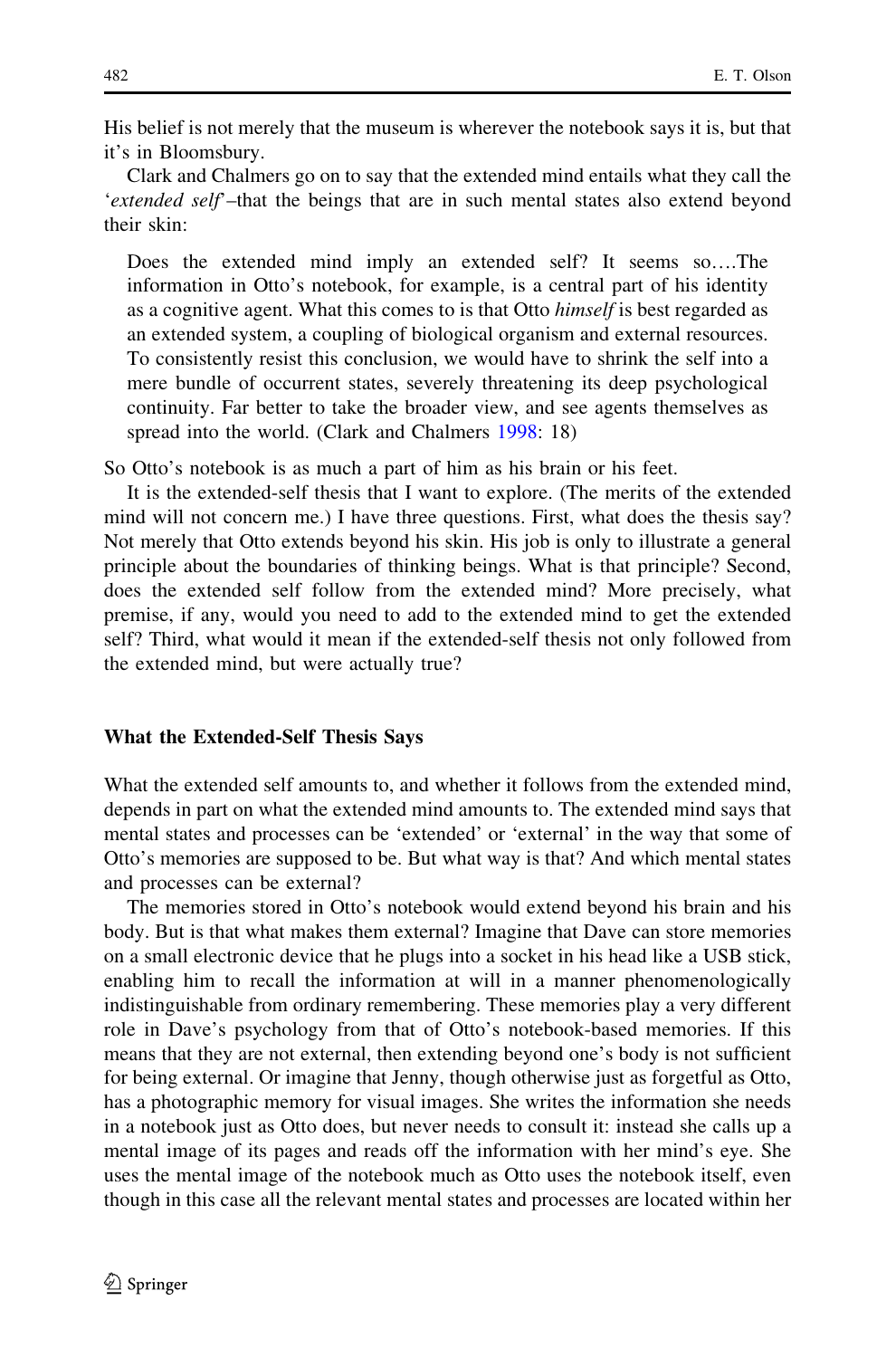brain. If this counts as external cognition, then extending beyond one's body is not necessary for being external.

Someone might suggest that external mental states are those extending beyond the boundaries of their subject–the being they are states of. But in that case the extended mind, far from entailing the extended self, is actually incompatible with it: Otto's having external mental states in his notebook would entail that he himself does not extend into the notebook.

Otto's supposed notebook-based memories would appear to be 'external' in two different senses: they extend beyond his skin; and in order to access them he has to look them up, giving them both a different phenomenology from ordinary memories and different causal relations to the rest of his mental goings-on. Dave's plug-in memories would be external in the spatial sense but not in the causal and phenomenological one; with Jenny's 'photographic' memories it is the other way round. So there are at least two different extended-mind theses, one concerning spatially external mental states and the other concerning causally and phenomenologically external ones. Seeing as only the spatial extended mind appears to be relevant to the extended self, however, we can ignore the causal and phenomenological version.

For present purposes, then, external mental states are those that extend beyond the brain or body or skin ('the skin' for short). We need not take these states to be literally located there. Even if mental states have no location at all, things located beyond the skin may be 'directly involved' in them, forming part of their physical basis or realization. So we can think of external mental states as those at least partly located or realized beyond their subject's skin.

That settled, different versions of the extended-mind thesis differ about which mental states could be external. One is that there could be beings, some of whose mental states were external. A stronger claim is that it is possible for us to have external mental states, and stronger still that some of us actually have them. Yet another is that necessarily *any* thinking being could have external mental states– there could not be a thinking being incapable of having them. (Or at least none with the right sort of cognitive sophistication. Even if beetles have cognitive states, it is hard to imagine one using anything like Otto's notebook.)

To each of these corresponds a different extended-self thesis. Here are some likely candidates:

- 1. There could be a psychological being that extended beyond its skin.
- 2. It is possible for a human person to extend beyond her skin.
- 3. Any psychological being could extend beyond its skin,

where a psychological being is a subject of mental states or a bearer of mental properties. The most important of these appears to be 3, and that is the one I will focus on. (I will henceforth take 'the extended mind' to refer to the principle about mental states analogous to 3–that any psychological being could have mental states extending beyond its skin–though I will consider a variant in '['A Relativistic](#page-9-0) [Extended Self'](#page-9-0)'.) But my remarks will apply equally to the weaker claim 2, and many will apply to 1, which is weakest of all.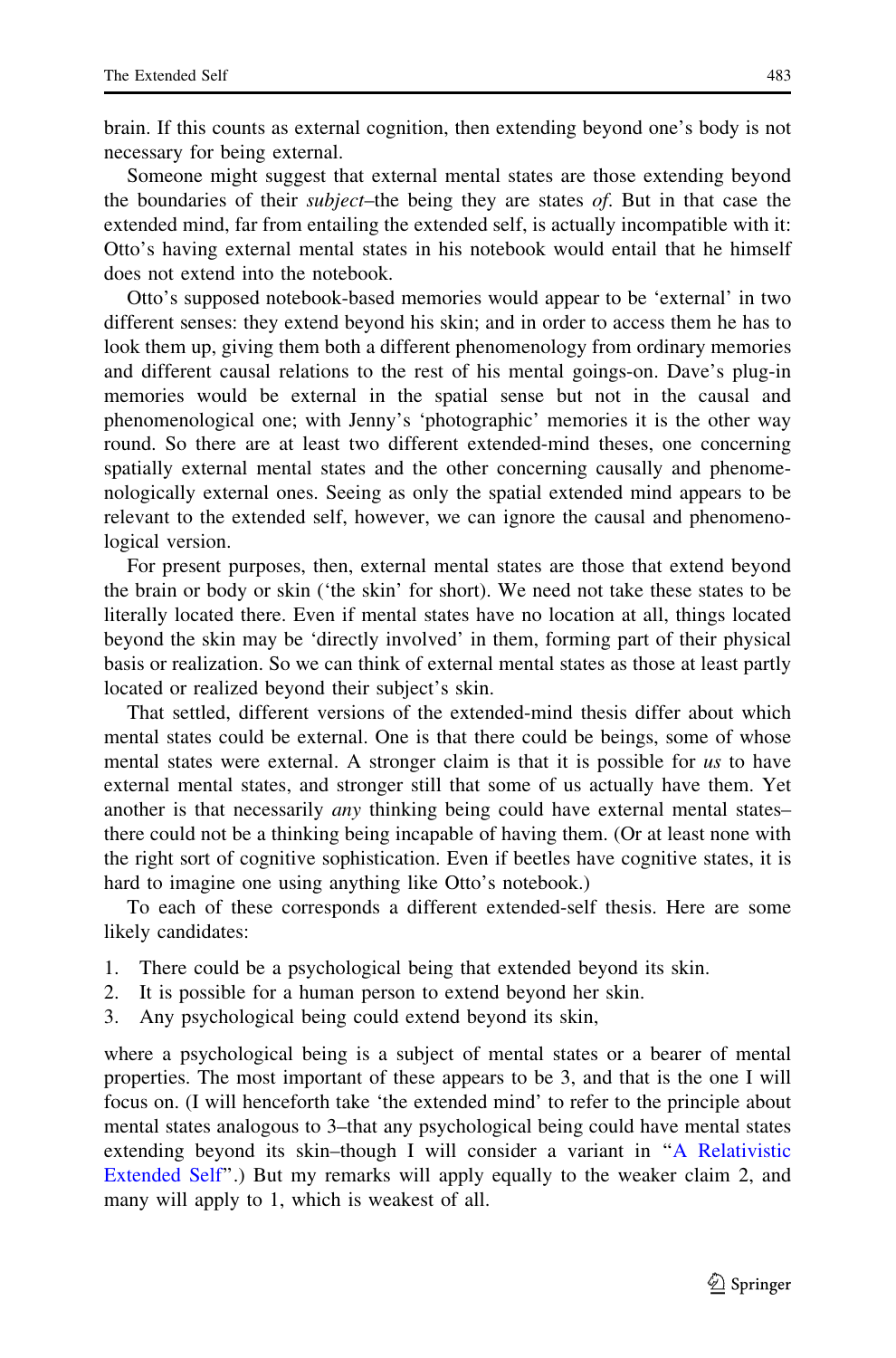The extended self has an important mereological corollary. Clark and Chalmers' remark that Otto would be 'a coupling of biological organism and external resources' suggests that he would have both the organism and the notebook as parts: he would be a disconnected or 'scattered' object. This follows from the general principle that a thing is located where and only where its parts are: nothing can literally be located in a place where it has no parts.<sup>1</sup> Or at least this is so for macroscopic parts. Perhaps a solid object takes up not only the spaces occupied by its atoms but also the 'empty' spaces in between–otherwise it would occupy only a tiny, discontinuous region. But a table made entirely of wood cannot be located at a place where it has no wooden parts. Seeing as the extended self concerns only macroscopic parts, we can ignore this detail. Given this connection between a thing's location and its parts, the extended self implies this:

Any psychological being could have parts located beyond its skin.

Or perhaps: every psychological being is such that it could have something as a part at some time that is located beyond its skin at that time.

So if Otto extends beyond his skin because some of his beliefs are located in his notebook, then the notebook is a part of him. Or at least parts of it are. Its covers and its blank pages might not be, or the blank bits of paper between the words or the scribbles he makes in trying to get his ball-point pen flowing. Which parts of the notebook would be parts of Otto according to the extended self depends on how much of the notebook his beliefs take up. Though that is a question that must have an answer given either extended mind or extended self, I will not pursue it.

#### Does Extended Mind Entail Extended Self?

Turn now to the second question: does the extended self follow from the extended mind? Suppose that Otto has mental states extending beyond his skin. Why infer from this that Otto himself extends beyond his skin? It can only be because a psychological being must extend as far as its mental states extend. If the extended mind were true but not the extended self, it would have to be possible for a being's mental states to extend not only beyond its skin, but beyond its own boundaries, wherever they may lie. It would be possible, in other words, for a mental state to be realized at least partly in things that are not parts of the being in the state.

So the link between extended mind and extended self is the principle that wherever a being's mental states are located or realized, there that being itself is located (though it may be located elsewhere too–nothing yet suggests that a psychological being must be located *only* where its mental states are). For short,

A being's mental states can never extend beyond its own boundaries.

We might call this *mental-state internalism*, as it says that a being's mental states must be located entirely within it. It is another corollary of the extended self–or at

<sup>&</sup>lt;sup>1</sup> Given that everything is a part of itself, this needn't prevent a thing without proper parts from having a location, though in such cases the principle becomes trivial.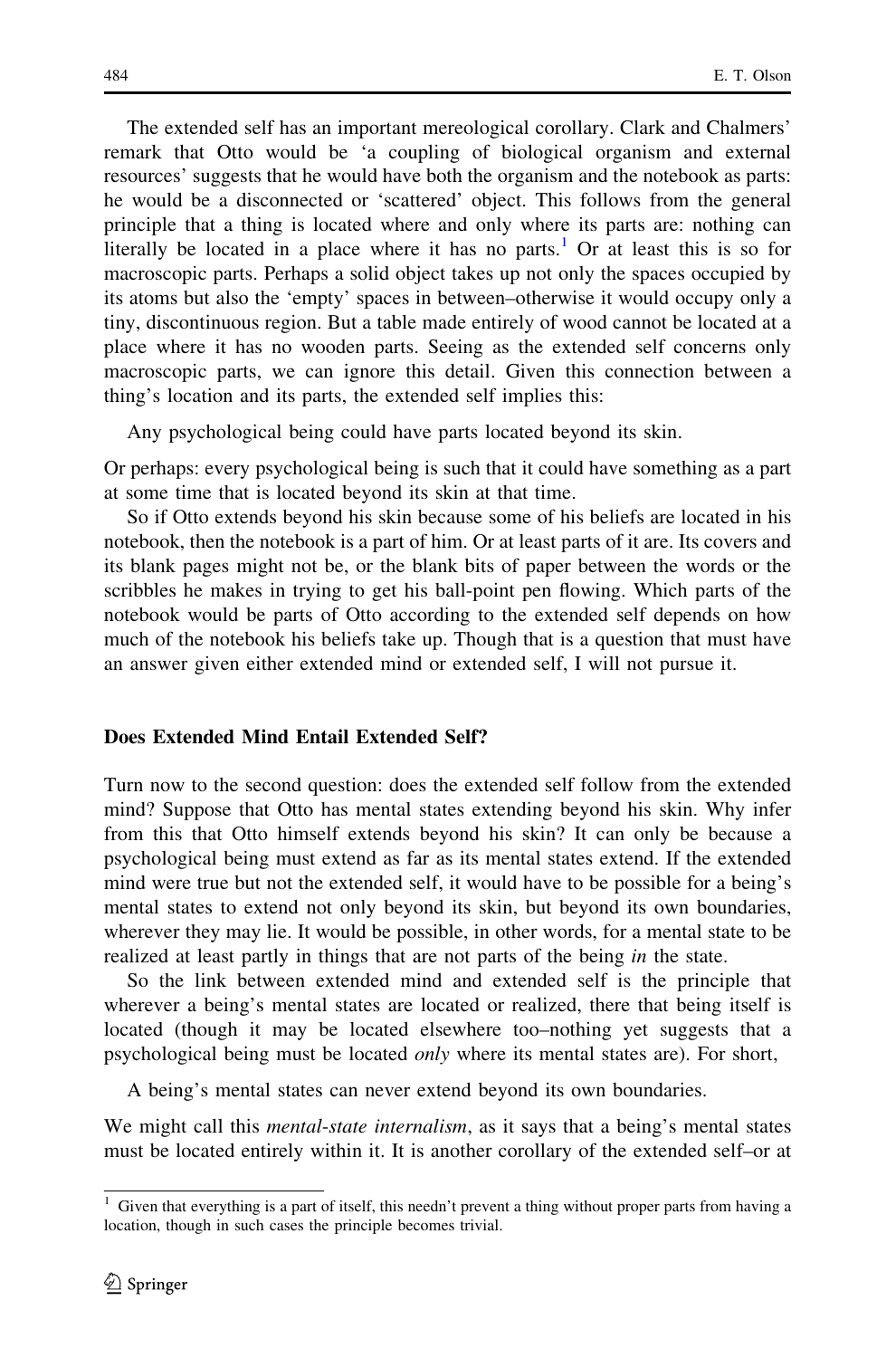subjects of mental states entails 'internalism' about mental states themselves. Mental-state internalism is a principle of some metaphysical interest. It is no truism. At any rate many philosophers reject it. Those who accept the extended mind but reject the extended self certainly do (e.g. Wilson [2004](#page-14-0), 141f.; Baker [2009\)](#page-14-0). So do traditional substance dualists. They often accept that memories are stored in the brain, or that certain mental states are at least partly located there. (Descartes himself held such a view.) These would be mental states extending beyond the boundaries of their subjects–in this case immaterial substances. $<sup>2</sup>$  Internalism is a</sup> claim in need of an argument. It is odd that Clark and Chalmers apparently find it too obvious even to mention.

Is there any argument for it? Someone might say: The extended mind tells us that mental states can extend beyond the skin. In other words, the *mind* can extend beyond the skin. But how could someone fail to be where his mind is? The sensible view is that one is one's mind. Isn't a mind a thinking thing? And surely Otto's mind is not *another* thinking thing in addition to Otto. If Otto's mind is just Otto, and it is partly located in the notebook, then so is Otto. He must be located wherever his mental states are:

- 1. Otto's mind extends as far as his mental states extend.
- 2. Otto = Otto's mind.
- 3. Thus, Otto extends as far as his mental states extend.

But the argument is sophistical. The problem is with the slippery word 'mind' (careless use of which is responsible for more than its fair share of philosophical confusion). Insofar as the extended-mind thesis implies that Otto's mind extends beyond his skin (premise 1), the phrase 'Otto's mind' is an abbreviation for 'Otto's mental states'. Insofar as a mind is a thinking thing, however–that is, insofar as it's natural to say that Otto is his mind (premise 2)–'Otto's mind' means 'the subject of Otto's mental states'. There is no single interpretation of the phrase 'Otto's mind' that makes both premises attractive. The argument says in effect: Otto's mental states extend beyond his skin; therefore the subject of those states extends beyond its skin. That doesn't follow–not unless mental-state internalism is true, anyway; but that's what the argument was supposed to tell us.

#### The Extended Self and the Organism

I will revisit mental-state internalism later. Turn for now to the third question: what it would mean if the extended-self thesis were true.

I take the extended self, or at least the story that goes with it, to imply that Otto's notebook was not always a part of him. He was once confined to his skin. When he began using the notebook, he gained new parts. If he were to give up using it, he would shrink once more to the boundaries of his skin, or wherever he was located before. If the notebook had always been a part of him, even before he began storing

 $2$  Chisholm's 'Lilliputian materialism' is another example: see (Chisholm [1989;](#page-14-0) Olson [2007](#page-14-0), 176f).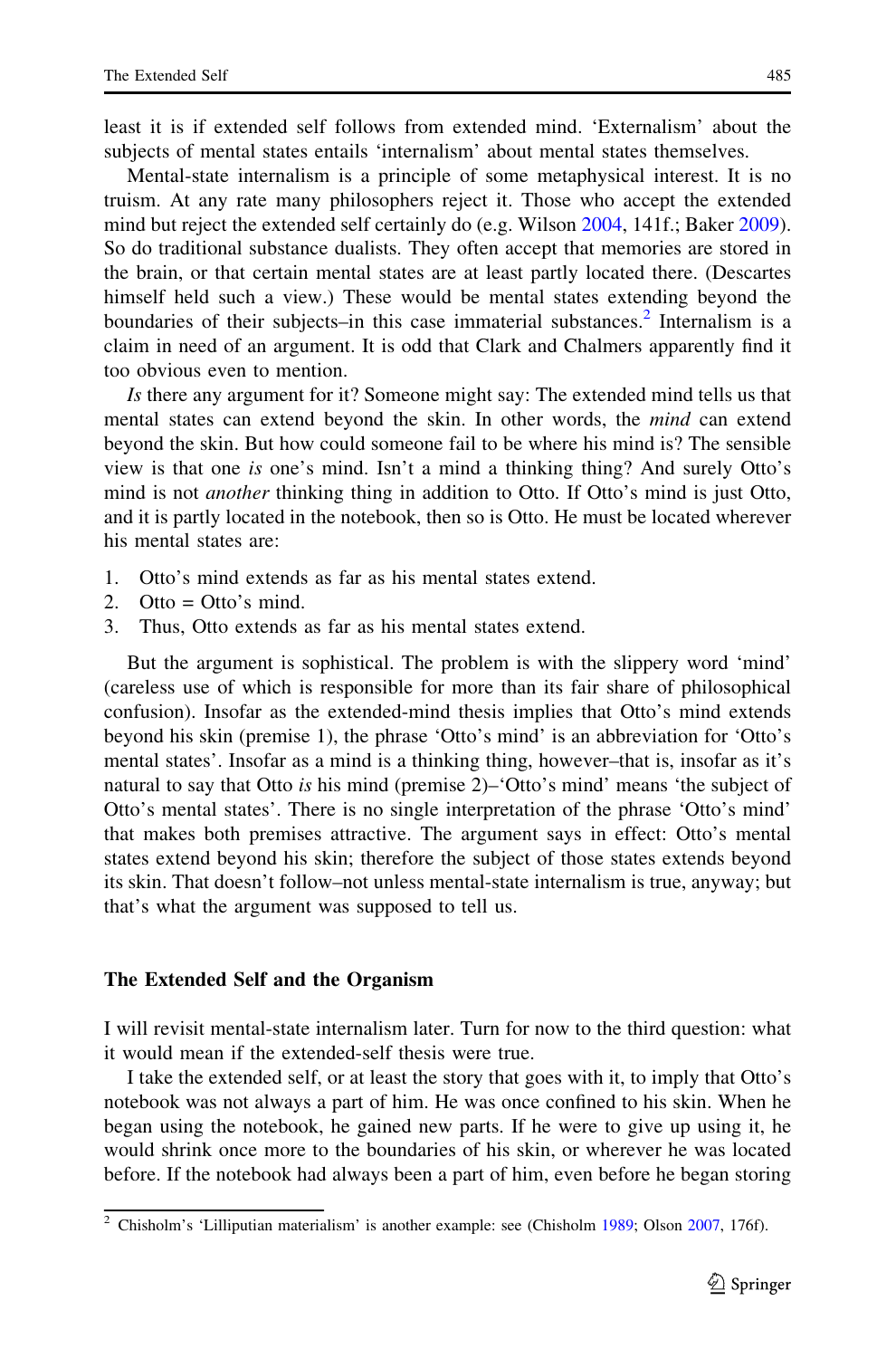memories in it, his boundaries would have nothing to do with the location of his mental states and there would be no connection between extended self and extended mind.

This has a momentous implication: Otto is not a biological organism. If he is any organism at all, he is the one we might call his body, O. There is no other organism he could be; O is the only one in the story. But Otto could not be  $O$ , because  $O$  does not get bigger when Otto takes up the notebook or smaller when he stops using it. Even if the notebook becomes a part of Otto, it always belongs to  $O$ 's surroundings. You can't make a biological organism bigger by getting it to use a notebook as Otto does, or smaller by taking the notebook away. So although the notebook comes to be a part of Otto (on the extended self), it never becomes a part of any organism. It follows that Otto is not an organism. He was not an organism even before he began using the notebook. He then had the property *having a notebook as a part at some* time–a property that no organism ever has. And nothing can both be an organism and have a property that no organism ever has. Not only is Otto not *essentially* an organism. He is not even accidentally or temporarily an organism, for nothing that is even accidentally or temporarily an organism has the property of having a notebook as a part at some time.

This result can be generalized: if (owing to the truth of the extended-self thesis) Otto's possession of external mental states implies that he is never an organism, then no one who has external mental states at some time is ever an organism. Having external mental states at some time and being an organism are incompatible properties. In fact, none of us is an organism. Even if I never actually have any external mental states and remain always confined to my skin, I could extend beyond it by using a notebook like Otto's. I have the property of possibly having a notebook as a part. And no organism has that property. There is no possible world in which an organism that takes up the use of a notebook like Otto's expands by acquiring it as a part. The organism would always remain the same size as before. Because each of us has a property that no organism has, we are not organisms.

Someone could resist this last conclusion by denying that there are any such modal properties as possibly having a notebook as a part, and adopting instead a counterpart-theoretic account of modal predication (Lewis [1971\)](#page-14-0). In that case the extended-self thesis would not imply that every psychological being has a modal property that no organism has. That might make it possible to endorse the extended self without accepting that we are all non-organisms. But even this proposal implies that no one who in fact has external mental states at some time is an organism, even at times when all her mental states are internal. So even if being an organism is compatible with having mental properties, it is incompatible with having external mental states at some time. That would be important enough.

## Mind-Life Dualism

What would it mean if we were not organisms? For one thing, it would seem to raise a problem of 'too many thinkers' (Olson [2003\)](#page-14-0). We should expect a normal, mature human organism in normal circumstances to be capable of thought. If so, then the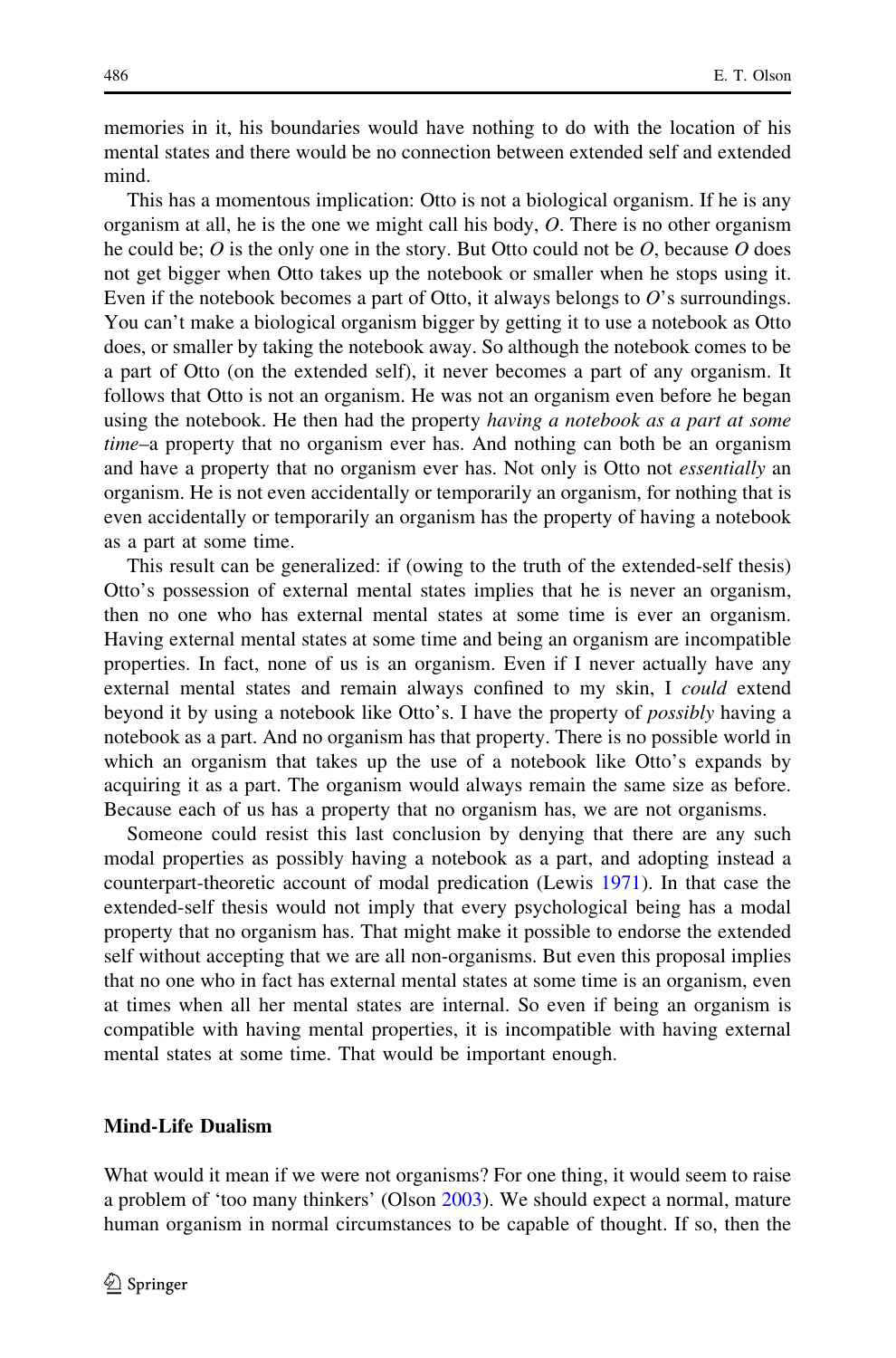organism we call my body is capable of thought. More precisely, it ought to be psychologically indistinguishable from me, so that whatever mental property I have, the organism has too, and vice versa. (This will be so whether or not I ever have external mental states.) But if I am not an organism and my animal body is something other than me, and that organism thinks just as I do, then I am one of two beings thinking these thoughts and writing these words. More generally, there are two thinking beings wherever we thought there was just one: a person who is not an organism and an organism that is (presumably) not a person.

If that's not bad enough already, I ought to wonder which of these two beings I am. I may believe that I am the person and not the organism. But if I were the organism, it seems, I should still believe that I am the person, and I should have the same grounds for that belief as I actually have, though it would be false. Nor would this be any farfetched sceptical scenario–half the world's intelligent beings would actually be in this situation. So for all I could ever know, I am making that mistake: I am an organism and not a person. I have no way of knowing whether I am a person. Even if I knew that taking up the use of a notebook like Otto's would cause the person thinking these thoughts to extend beyond his skin, I could not infer from this that it would have any such effect on me.

The extended-self thesis is not the only view that rules out our being organisms: many claims about personal identity over time have the same consequence. As a result, the problem of too many thinkers is well known (see for instance Shoemaker [2008\)](#page-14-0). But further problems arise when our not being organisms is combined with the extended self.

The extended self implies that  $O$ , the organism associated with Otto, is not a subject of the external mental states located in Otto's notebook. They are Otto's beliefs but not  $O$ 's. They could not be  $O$ 's because they extend beyond his boundaries, and mental-state internalism, which is a corollary of the extended self, rules out any being's having mental states extending beyond its boundaries. So although Otto believes that the museum is in Bloomsbury,  $O$  does not: at most O may believe that the museum is wherever the notebook says it is. Yet we should expect O to share Otto's 'internal' mental states, since they all lie within  $O$ 's boundaries. So it looks as if Otto and  $O$  are psychologically identical apart from the beliefs in the notebook.

But O uses the notebook exactly as Otto does, and the beliefs located there play the same role in explaining his behaviour as they play in explaining Otto's. Any reason to say that they are Otto's beliefs should equally be a reason to say that they are  $O$ 's–yet according to the extended self they cannot be. To put it the other way round, any explanation of why they are *not*  $O$ 's beliefs would equally explain why they are not Otto's, undermining both extended mind and extended self.

Friends of the extended self will want to avoid saying that  $O$  is psychologically just like Otto apart from lacking Otto's external beliefs. What can they say about  $O$ 's psychological status, then? If O doesn't come to have external beliefs when he takes up the notebook, what does happen to him? He might cease to be a subject of any mental states at all. But it is hard to believe that simply taking up the use of a notebook could extinguish a being's entire mental life.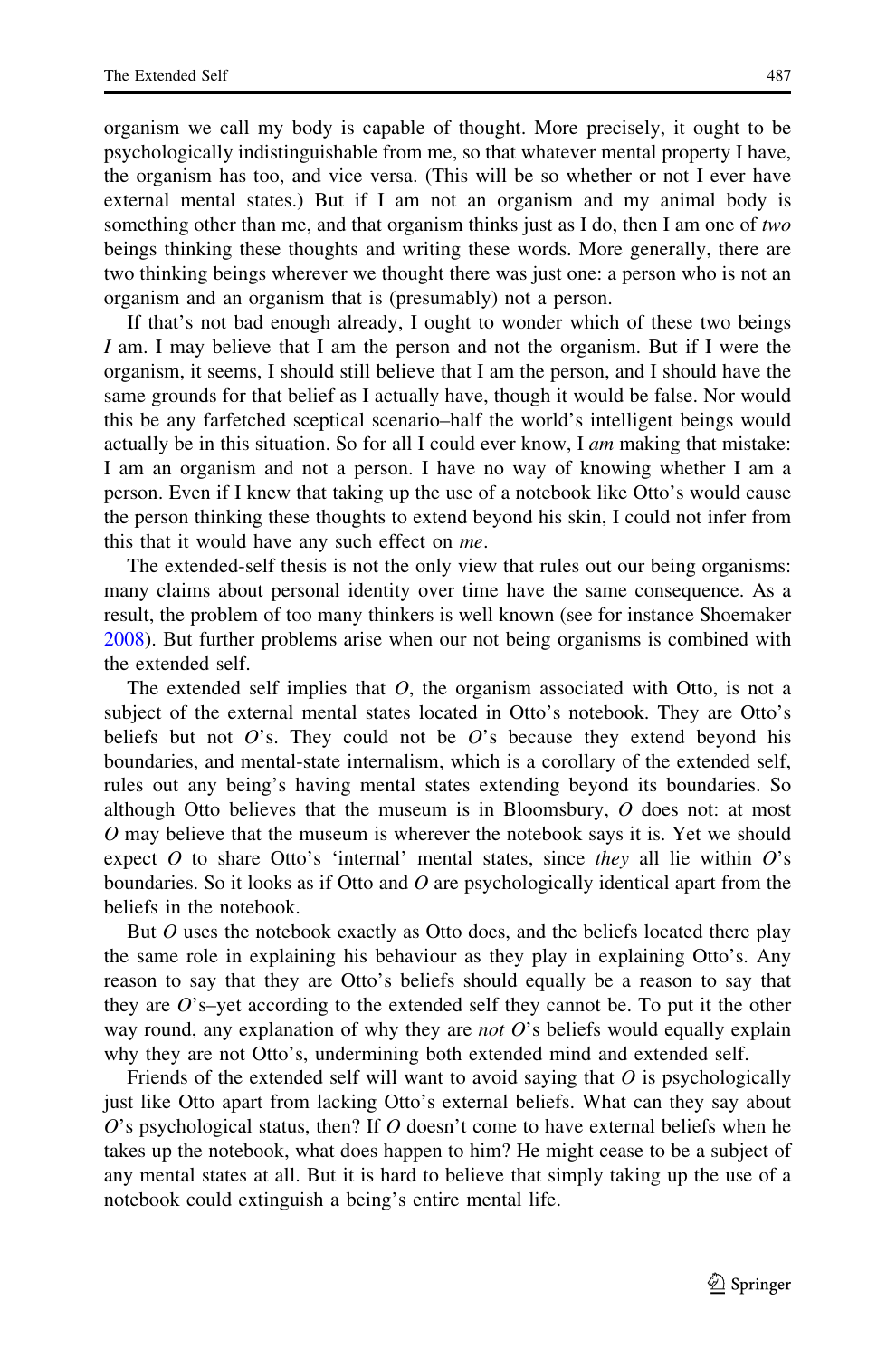The only remaining possibility is that  $O$  never had any mental life to begin with. So he does not lose it when he takes up the notebook, or come to differ only slightly in his psychology from Otto. And if  $O$  never has mental properties, no human organism does. More generally, no biological organism of any sort could ever have any mental property. (It could hardly be the case that some organisms can have mental properties but human organisms cannot.) An organism may be the *body* of a conscious, thinking being, but it is metaphysically impossible for an organism itself to think or be conscious.

There is another reason why friends of the extended self have to say this (unless, as explained in the previous section, they endorse modal counterpart theory). According to the extended self, every psychological being has the property of possibly having a notebook or other inorganic accessory as a part. But the extended self is not supposed to be only a contingent truth: it doesn't just happen to be the case that all the psychological beings that in fact exist could have a notebook as a part, in the way that (I suppose) all psychological beings that in fact exist weigh less than a million tonnes. It ought to be *necessary* that psychological beings have this property, if it is the case at all. Yet it is impossible for any organism to have that property. It follows that no psychological being could be an organism: there could not be an organism with mental properties.

That no organism could ever have mental properties is a metaphysical principle of enormous interest. On the one hand, it would resolve all the worries about the extended self that we have so far considered. It would do away with the problem of too many thinkers: our not being organisms would not imply that each of us shares our thoughts with an organism distinct from us. And it would block the conclusion that  $O$  differs mentally from Otto only in lacking his external beliefs. On the other hand, it would be a sort of mind–body dualism.

This is no mere dualism of properties, distinguishing mental from physical or biological properties. Nor is it merely the claim that psychological properties or descriptions are somehow irreducible to physical ones. It is full-on substance dualism: a dualism of psychological and biological beings. It may not be the Cartesian view that no thinking thing could ever be a physical or an extended thing. It may be compatible with the existence of material thinkers. What it denies is that a thinking thing could ever be a living thing. Psychological properties are incompatible with biological properties, or at least with any property that entails being an organism. It is a dualism not of mind and matter, but of mind and *life*. Whether it is any better than Cartesian dualism is of course a large question. But it would be astonishing if it followed from the extended mind.

#### The Extended Organism?

I have argued that if the extended-self thesis is true, and if it follows from the extended mind, then Otto's notebook comes to be a part of him but not a part of the organism we call his body, O. From this it follows that Otto is something other than O. And since there is no other organism that Otto could be, he is not an organism at all. Further, when Otto acquires external beliefs,  $O$  does not–otherwise  $O$  would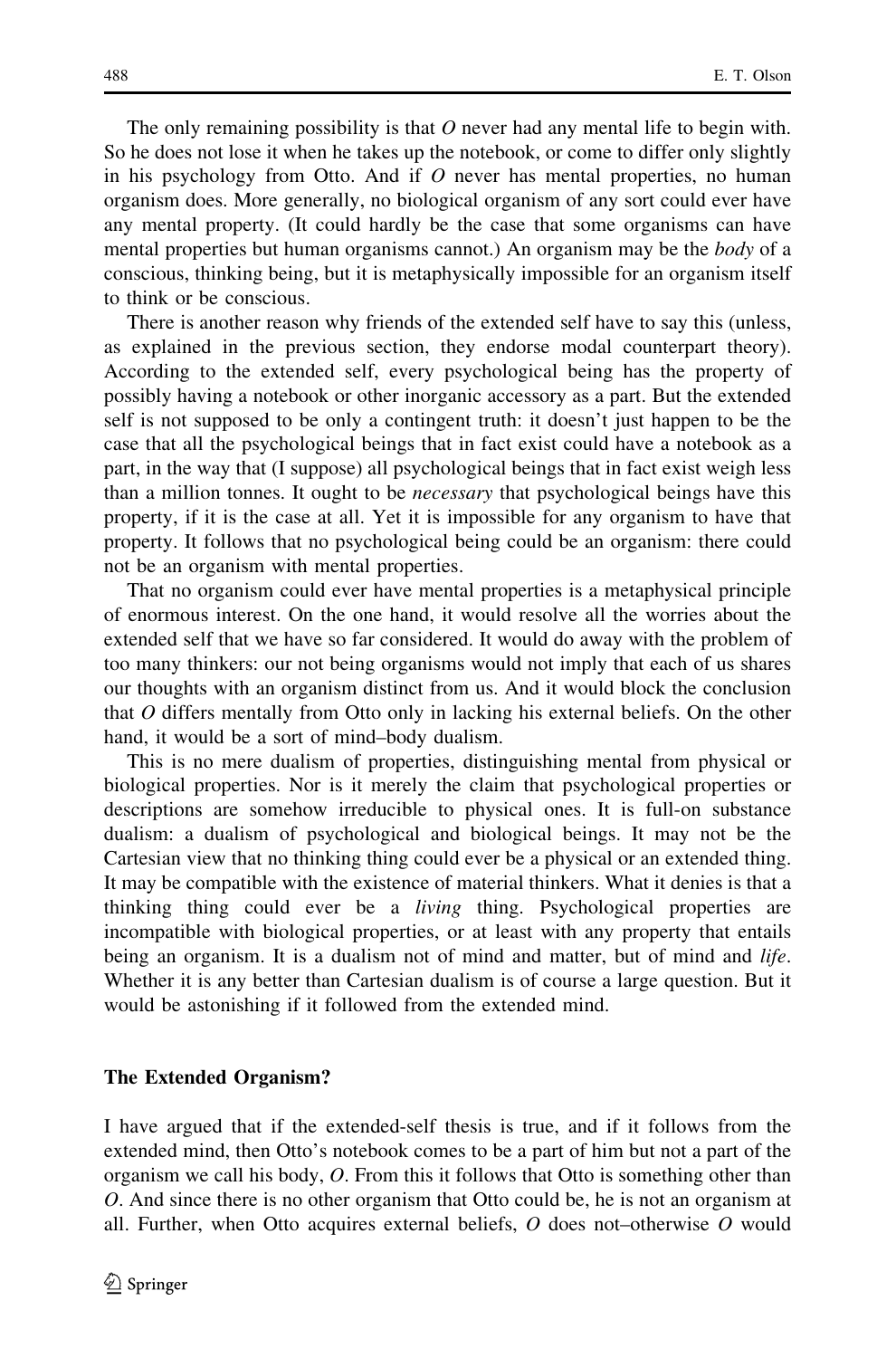have beliefs extending beyond his boundaries, contrary to the extended self. So they must differ psychologically. It could be that they differ only in that  $O$  lacks Otto's external beliefs; but any reason to attribute those beliefs to Otto is a reason to attribute them to  $\hat{O}$  as well, if he is a psychological being at all. For this and other reasons, friends of the extended self will want to deny that  $O$  is ever a psychological being. And the only principled way of generalizing this is to deny that any biological organism could ever have mental properties. Thus, the extended self implies the incompatibility of mind and life.

The linchpin of this reasoning is the claim that the extended self rules out Otto's being an organism. This is where those unhappy with its conclusion are most likely to resist. One way of doing so is to question the inference from Otto's being numerically distinct from  $O$  to his not being an organism at all. Another is to suggest that when the notebook comes to be a part of Otto, it becomes a part of  $O$  as well, so that Otto might be  $O$  after all. These suggestions in fact come to much the same thing.

Consider the second one first. Suppose that O really does get bigger when Otto begins using his notebook. This would mean that it is possible for a biological organism to increase in mass and bulk by assimilating a paper notebook–not by devouring and digesting it, but simply by using it as Otto does. The usual view is that an animal's boundary lies roughly at the skin, because that is the extent of the self-maintaining biochemical processes that make it a living thing–what Locke called its life (see van Inwagen [1990](#page-14-0), §9). Its metabolism, its immune system, and its capacity for growth and repair extend to the skin and no further. Or if the extremities of hair, hoof, and horn are parts of an animal despite not being caught up in its life, they at least bear an important relation to it: if nothing else, they were originally created by that process.

But perhaps this traditional view is mistaken. Someone might be inspired by the doctrine of the extended phenotype to conjecture that items contributing to an organism's reproductive success not only play an important role in evolutionary explanations, but are literally parts of the organism. So the boundary between a typical human animal and its surroundings might lie well beyond the skin, perhaps at the extremities of its clothing or even its house or its car. And if an animal's parts can include shoes and socks, why not notebooks and pens? In that case the extended self may not imply that Otto differs from  $O$ , allowing him to be an organism.

I don't know whether anyone actually holds this view, but it is little help for the extended self. Even if something deserving to be called an organism does come to have Otto's notebook as a part, there is surely also something deserving that description that never extends beyond its skin. We might call the first entity the 'extended organism' and the second the 'core organism'. It is the existence of core organisms that makes it true to say that you cannot make an organism bigger just by getting it to use a notebook. And even if the extended self allows Otto to be an extended organism, it rules out his being a core organism: Otto gets bigger when he takes up the notebook but the core organism does not. So the extended self implies that Otto's external beliefs are not beliefs of the core organism, raising the same awkward questions about the psychology of the core organism that arose earlier in relation to the organism *simpliciter*. The likely conclusion is that it is impossible for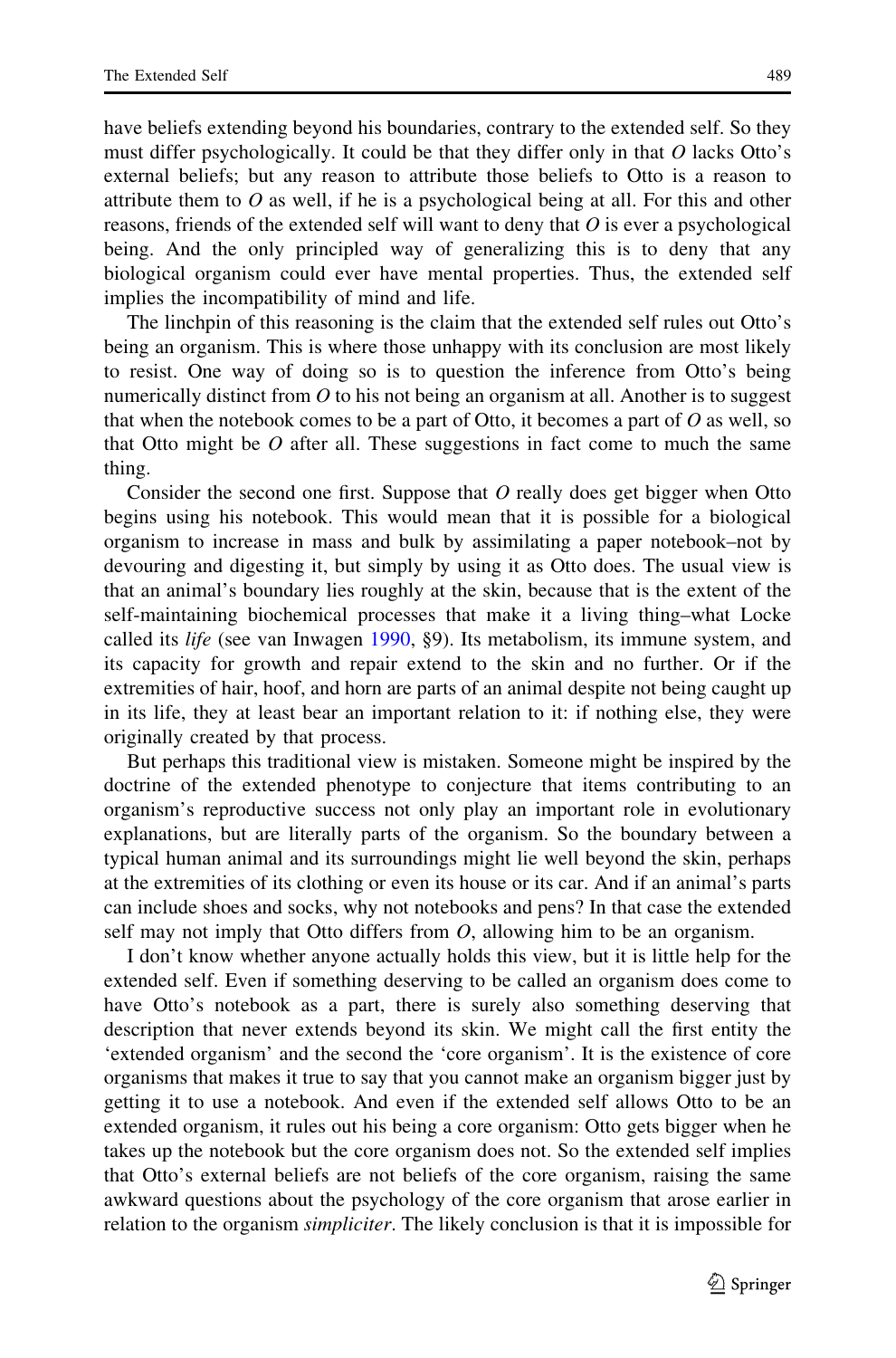<span id="page-9-0"></span>any core organism to have mental properties–another version of the mind-life dualism the proposal was intended to avoid.

The other suggestion was that although Otto is something other than  $O$ , he is still an organism, at least until he takes up the notebook. We can see now that this is merely a redescription of the proposal just considered. It would mean that there are two organisms in the story: Otto, who gets bigger by assimilating the notebook, and O, which doesn't. We might call them the extended and the core organism as before. And then the same questions arise yet again about the psychology of the core organism.

#### A Relativistic Extended Self?

Another proposal for resisting mind-life dualism involves replacing the extended self and extended mind as I have characterized them with more complex variants. The original extended-mind thesis said that Otto comes to have beliefs located or realized in his notebook. The variant says that he acquires external beliefs relative to one perspective but not relative to another (Chalmers [2008,](#page-14-0) xiif.). For the purpose of explaining Otto's large-scale behaviour–his finding his way to the museum, for instance–the notebook-based states count as his beliefs. For the purpose of explaining his interactions with the notebook, however, all his beliefs are internal: he believes that the museum is wherever the notebook says it is, but not that it's in Bloomsbury. (Relative to this perspective, the notebook-based states are presumably not beliefs at all.) And there is no saying what Otto believes absolutely. Psychological ascriptions, or at least ascriptions of external mental states, are always relative to a perspective: their form is not 'x believes that  $Q$ ', but rather 'relative to perspective  $P$ , x believes that  $Q$ '.

This might suggest a variant of the extended self that would allow organisms to have mental properties. Suppose that when Otto starts using the notebook, he acquires external beliefs relative to one perspective but not relative to another. Does he get bigger by acquiring the notebook as a part, or not? Well, maybe he does relative to the first perspective but not relative to the second, and there is no saying whether the notebook is ever a part of him *simpliciter*. Ascriptions of parthood, at least in cases like this one, would always be relative to a perspective; their form would not be 'x is a part of y', but rather 'relative to perspective  $P$ , x is a part of y'.

And maybe the same goes for  $O$ : he acquires the notebook as a part relative to one perspective but not relative to the other. The inclination to say that Otto gets bigger while  $O$  does not would be due to a shift in perspective rather than to any difference between those beings: somehow the word 'organism' or the name 'O' makes the second perspective the relevant one. No organism–not even a 'core organism'–fails to expand into the notebook relative to any perspective at all. In that case the story would not imply that Otto differs from  $O$  or rule out his being an organism, averting the dualism of mind and life. $3$ 

<sup>&</sup>lt;sup>3</sup> Note that the relativity of psychological ascriptions has now disappeared, replaced by relativity of parthood. At any rate it is the relativity of parthood that does the work.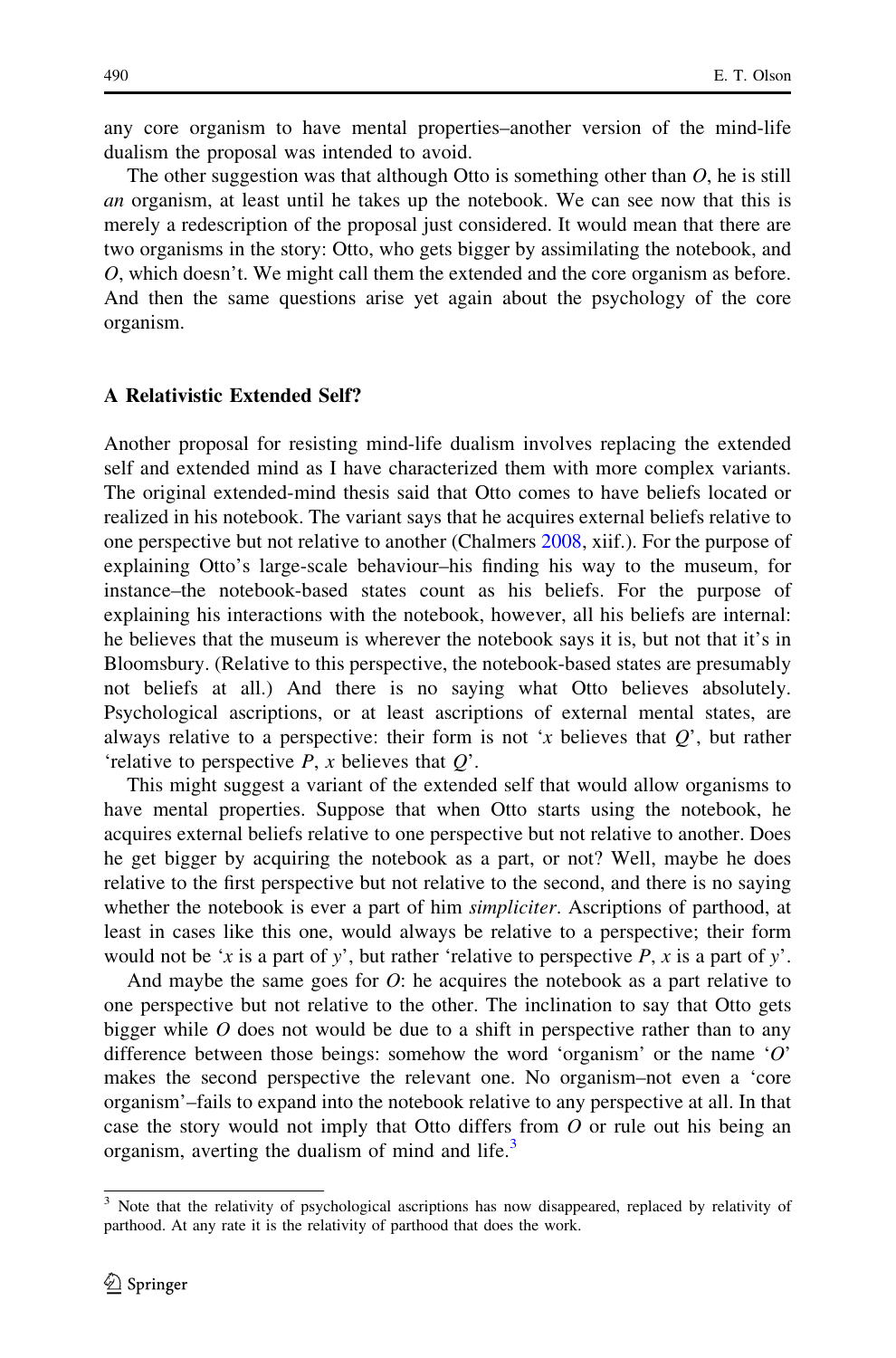No metaphysician that I know of would accept this.<sup>4</sup> It may be that metaphysicians are unimaginative and hidebound, but the reason for their resistance in this case is plain enough. Suppose I attach a set of drawers to my desk. Have I made the desk bigger and heavier by giving it new parts, or have I only changed its surroundings? We may indeed doubt whether this question has any absolute answer. If the desk needs moving to another room, someone who is unable to detach the drawers might say that it's bigger, while someone with the right tools might say that it's the same size as before and the drawers are merely attached. And maybe neither would be mistaken. But it would be extravagant to account for this by saying that the object has one mass relative to one set of human abilities and another mass relative to another. There is a far more obvious and mundane account, to do with a shift in reference. There are two distinct objects, one of which got bigger and one of which did not. (Before the drawers were attached the two objects coincided, perhaps by sharing their temporal parts located then.) Both are legitimate candidates for the reference of the term 'my desk'. The first mover is talking about the first object, the second mover about the second. Both are right because each says something true of the object she is referring to. But no one object has got bigger relative to one perspective and stayed the same relative to another.

Likewise, it may be that the name 'Otto' refers in some contexts (or relative to some perspectives) to an object that acquires the notebook as a part, and refers in other contexts to an object that never has the notebook as a part. In that case there are two different candidates for the reference of the name 'Otto', one that gets bigger (absolutely speaking) and one that doesn't. And on any version of the extended self, these beings must differ psychologically, putting us back on the road to mind-life dualism. Otherwise one of them would have–relative to some perspective at least–mental states extending beyond its boundaries, blocking the inference from extended mind to extended self.

## Minimalism

What if the extended self really does imply that no biological organism (or at least no 'core organism') could ever have mental properties? I described this disparagingly as a form of substance dualism. But would it really be as bad as it sounds? I will devote the remainder of the paper to this question.

Friends of the extended self will have a desperate need to explain why organisms cannot have mental properties. What prevents a normal, healthy human organism from using its brain to think? Are not many such beings–those that are the bodies of people lacking external mental states–physically indistinguishable from those people? How could physically identical things, in the same surroundings, and with the same history and the same behavioural dispositions, differ psychologically to the

 $4$  Two come close, however. On Geach's notorious relative-identity thesis, Otto and O might be different material objects but the same psychological being. They would be neither one thing nor two simpliciter, there being no such relation as absolute numerical identity (Geach [1980,](#page-14-0) 215f.). And Hudson proposes that things have parts relative to places  $(2001, ch. 2)$  $(2001, ch. 2)$ .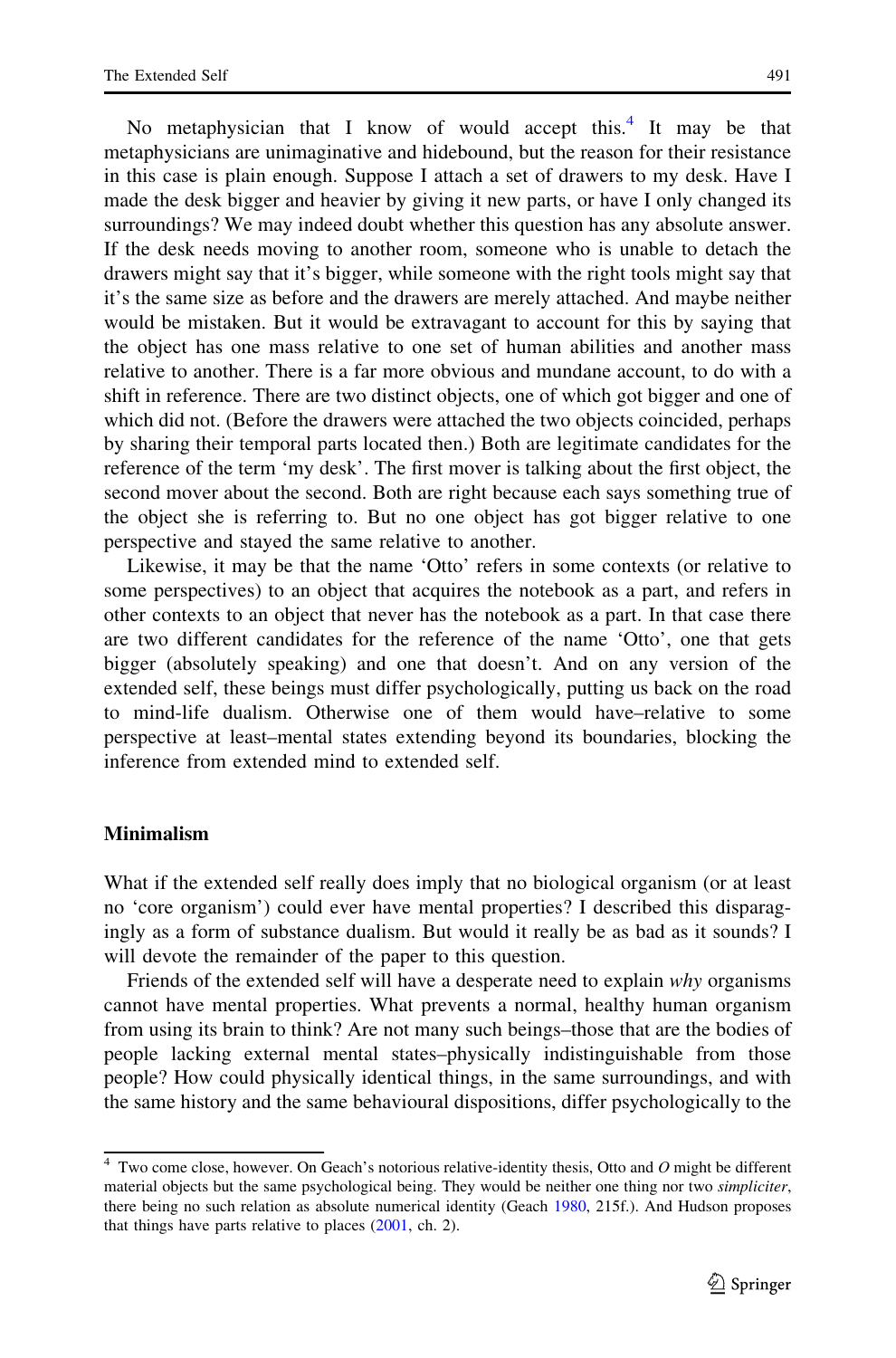extent that one has a mental life like yours and the other has the mental life of a stone?

As it happens, the extended-self thesis suggests an answer to this question. It implies that Otto must extend into his notebook because otherwise he would be too small: some of his mental states would extend beyond his boundaries. A psychological being must have parts wherever its mental states are–that was mental-state internalism. Now consider the converse of this principle: a psychological being can have parts *only* where its mental states are. In that case an organism could not be a subject of mental states because it is too big: it would always extend beyond its mental states.<sup>5</sup> No mental states are located in anyone's feet, for instance, yet most human organisms have feet as parts. So the claim would be this:

The boundaries of a psychological being can never extend beyond its mental states.

Conjoining it with mental-state internalism gives this:

A psychological being is located at a place if and only if at least one of its mental states is located or realized there.

Psychological beings are located where, and only where, their mental states are. Call this *thinking-subject minimalism*.<sup>6</sup> Like the extended-self thesis, it has a mereological corollary:

An object is a part of a psychological being if and only if that object is located at a place occupied by at least one of the being's mental states.

Minimalism appears to entail that no organism is ever a psychological being. It would also follow that no psychological being is ever physically indistinguishable from an organism.

Unless they have some other way of explaining why organisms should be incapable of mentality, friends of the extended self ought to endorse minimalism. It would explain something else too, namely why Otto's boundaries not only expand when he begins using his notebook, but shrink once more when he gives it up. Why is the notebook a part of him when and only when he has the disposition to use it as he does? Minimalism answers: because he must extend as far and only as far as his mental states extend.

## The Person as Neural Net

Minimalism is another important metaphysical principle. What would it mean if it were true? It would obviously make us a good deal smaller than we thought we were. Most of the parts of our bodies would not be parts of us: our feet, for instance,

<sup>5</sup> Hudson ([2001,](#page-14-0) ch. 4) endorses this. Shoemaker [\(2008](#page-14-0)) gives a different explanation of why organisms cannot have mental properties, which may interest extended selfers.

 $6$  I previously used this name for the left-to-right component of the principle (Olson  $2007$ , 88).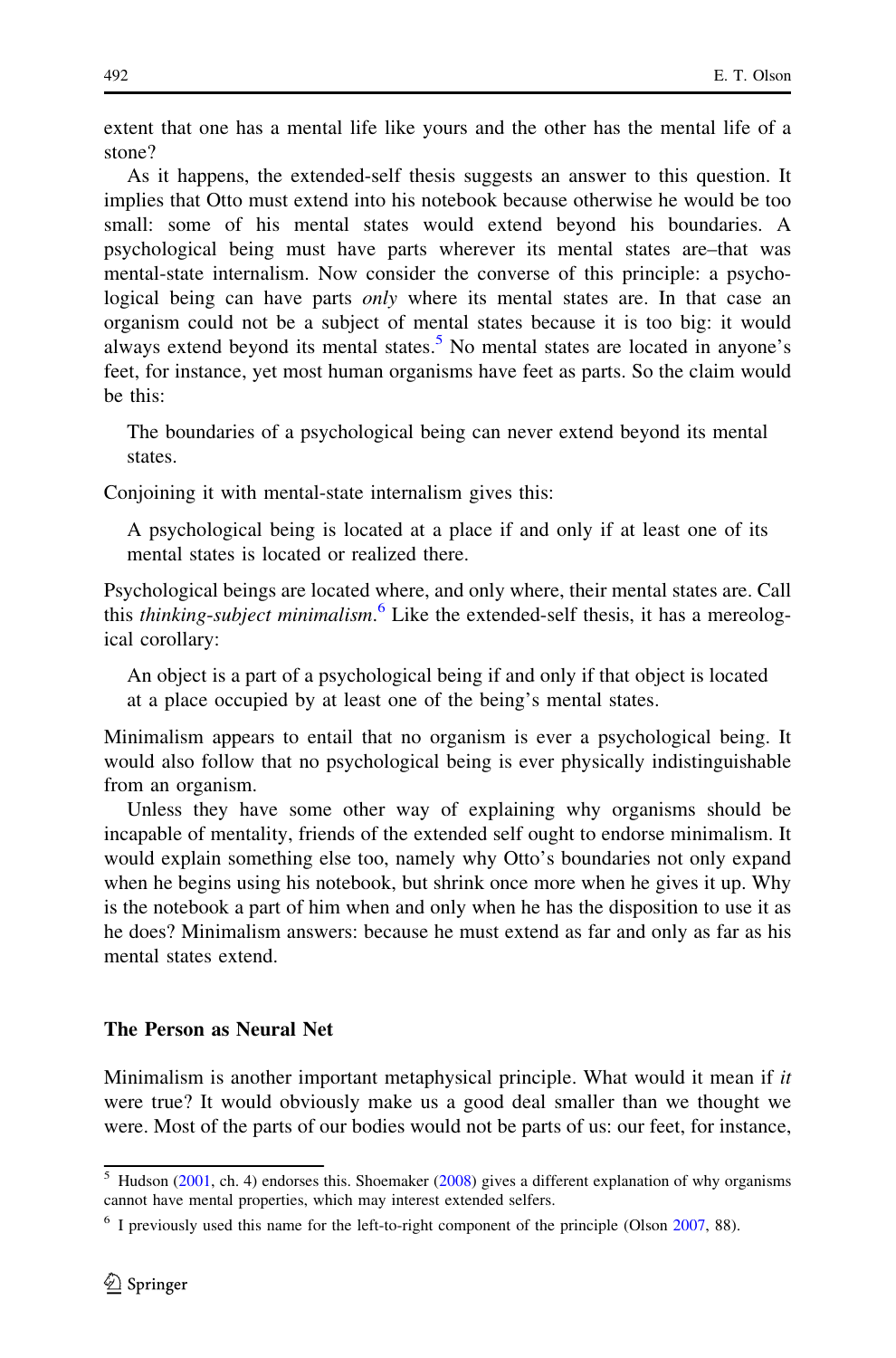given that no mental states are located there. They are of course firmly attached and extremely useful; but like pacemakers and dental implants, they really belong to our environment.

How big are we, then? Seeing as I have nothing like Otto's notebook, my mental states are presumably confined to my brain. Minimalism therefore implies that I have no parts outside my brain. Strictly speaking no one has ever seen me or any part of me. (Most people wouldn't want to.) Not that I *am* my brain. The extended self implies that I could become larger by taking up a notebook like Otto's. But this would not increase the size of my brain. It would remain confined to my skull. Since (on the extended self) I have a property that my brain lacks, namely possibly having a notebook as a part, it follows that I could not be my brain. At best I might somehow coincide with it.

But minimalism would make it unlikely that all the parts of my brain are parts of me. If I have no mental states in my feet, I have none in the blood vessels of my brain either. The only tissues I am likely to share with my brain are the neurones. And it is doubtful even whether the whole of any neurone could be a part of me, for many parts of a neurone–the chromosomes, for instance–are not directly involved in the firing of synapses or other physical bases of thought. That's not what those things are there for. Their job is like that of the blood vessels supplying them with nutrients. So minimalism suggests that I am a highly exiguous net of tissue scattered across the parts of my brain that light up during CAT scans when I am mentally active. Otto is composed of such a thing and a notebook.

Or perhaps my mental states extend beyond my brain. Maybe certain bodily sensations and intentions to move extend into my feet, insofar as I can feel them and they respond directly to my will. In that case I extend about as far as my nerves extend. My feet would not be parts of me if they were permanently numb and paralyzed: an accident that had this consequence would literally make me smaller and lighter. And those of my cells that are not directly connected to my nervous system, which is most of them, would not be parts of me even in ordinary circumstances. My boundaries would lie roughly at the skin, but only a tiny proportion of my body's atoms would be parts of me. An accurate portrait of one of us would look like an anatomical illustration of the human nervous system. Nothing else would be capable of having mental properties.

It may be tempting to say that the nervous system is in some sense the core of a psychological being–the place where one's essential nature is realized. But it is hard to believe that no psychological being could extend beyond its nervous system, or those parts of it that are 'directly involved' in mental processes. And of course this too is a form of substance dualism. In any event, it would be an important fact if this were a consequence of the extended self.

#### The Bundle View

The extended self implies that no organism could ever have mental properties. I suggested that the best way for friends of the extended self to account for this remarkable consequence is to suppose that a psychological being extends as far and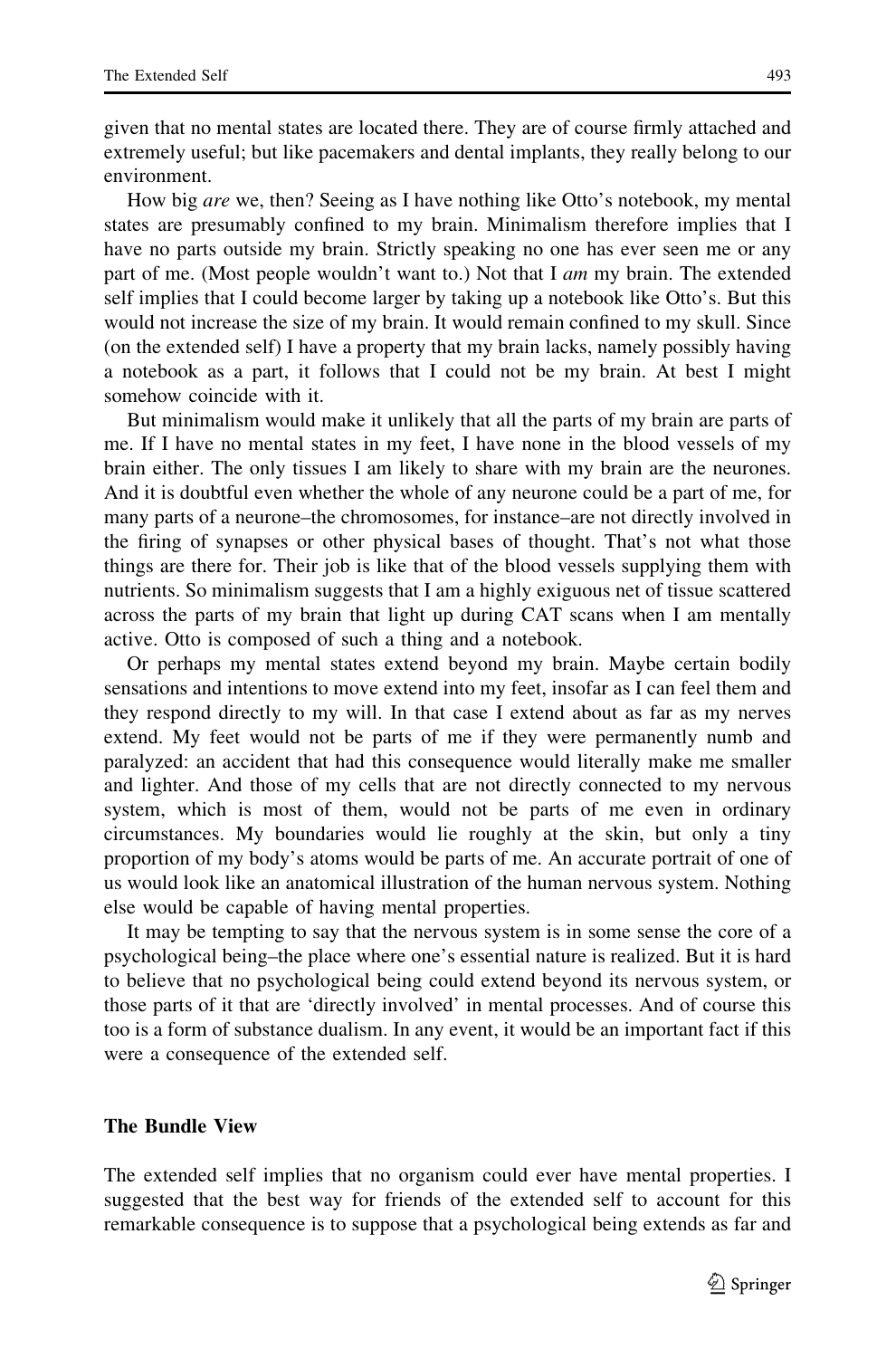only as far as its mental states extend. That would make us rather peculiar material things, if indeed we are material at all. It would also leave us wondering why a psychological being must be located only where its mental states are. Why should thinking be incompatible with having feet as parts?

Friends of the extended self might reply by saying that we are not material things. That is, we are not things made of matter, with a mass and a density and a chemical composition. We are, rather, bundles of mental states. As Hume once suggested, a psychological being is entirely composed of its own mental states and processes (where the xs compose y iff each of the xs is a part of y and every part of y shares a part with one or more of the xs). Our parts are not atoms or cells, but hopes and dreams. Our bodies may be visible material things, but the parts of our bodies are not parts of us. We ourselves are invisible and intangible. More generally, all psychological beings are made up of their mental states and processes and nothing else. Call this the bundle view. (Do not confuse it with so-called 'bundle theories of the *mind*', which say something completely different.)

The bundle view would save the friends of the extended self from having to say that we are spidery material things coinciding with but distinct from parts of our nervous systems. It would also explain why minimalism is true: If the parts of a psychological being are all and only its mental states and processes, then it follows trivially that a psychological being must be located where and only where those mental states and processes are. And the extended mind really would entail the extended self: any being with mental states extending beyond its skin must itself extend beyond its skin. The inference would be as uncontentious as the principle that a thing must be located where its parts are.

It may be that Clark and Chalmers were presupposing the bundle view, and that this led them to move so quickly from extended mind to extended self. This is also suggested by their remark that to resist the inference would be 'to shrink the self into a mere bundle of occurrent states'. Saying that Otto's being confined to his skin would make him a bundle of *occurrent* mental states suggests that every psychological being must be a bundle of mental states of some sort.

So although the extended self is unattractive on the assumption that we are material things, it looks just right given the bundle view. This would also provide the elusive link with the extended mind. How attractive that makes it is a larger question. The bundle view has plenty of troubles of its own. It too is a form of substance dualism. It implies that mind and life are incompatible: no organism could ever have mental properties. (No biological organism is a bundle of mental states. And it has to be part of the proposal that only such bundles can have mental properties.)

At the heart of the bundle view lie two great mysteries. The first is by now familiar: why should it be impossible for anything other than a bundle–an organism, say–to think? A person's mental states would seem to be states of an organism. Why is a thing's being in a state of thought or consciousness not sufficient for it to think or be conscious? The second mystery is how a bundle of thoughts could think. Saying that what thinks is not the organism of which my thoughts are states but rather the bundle of those thoughts itself is like saying that what moves across the